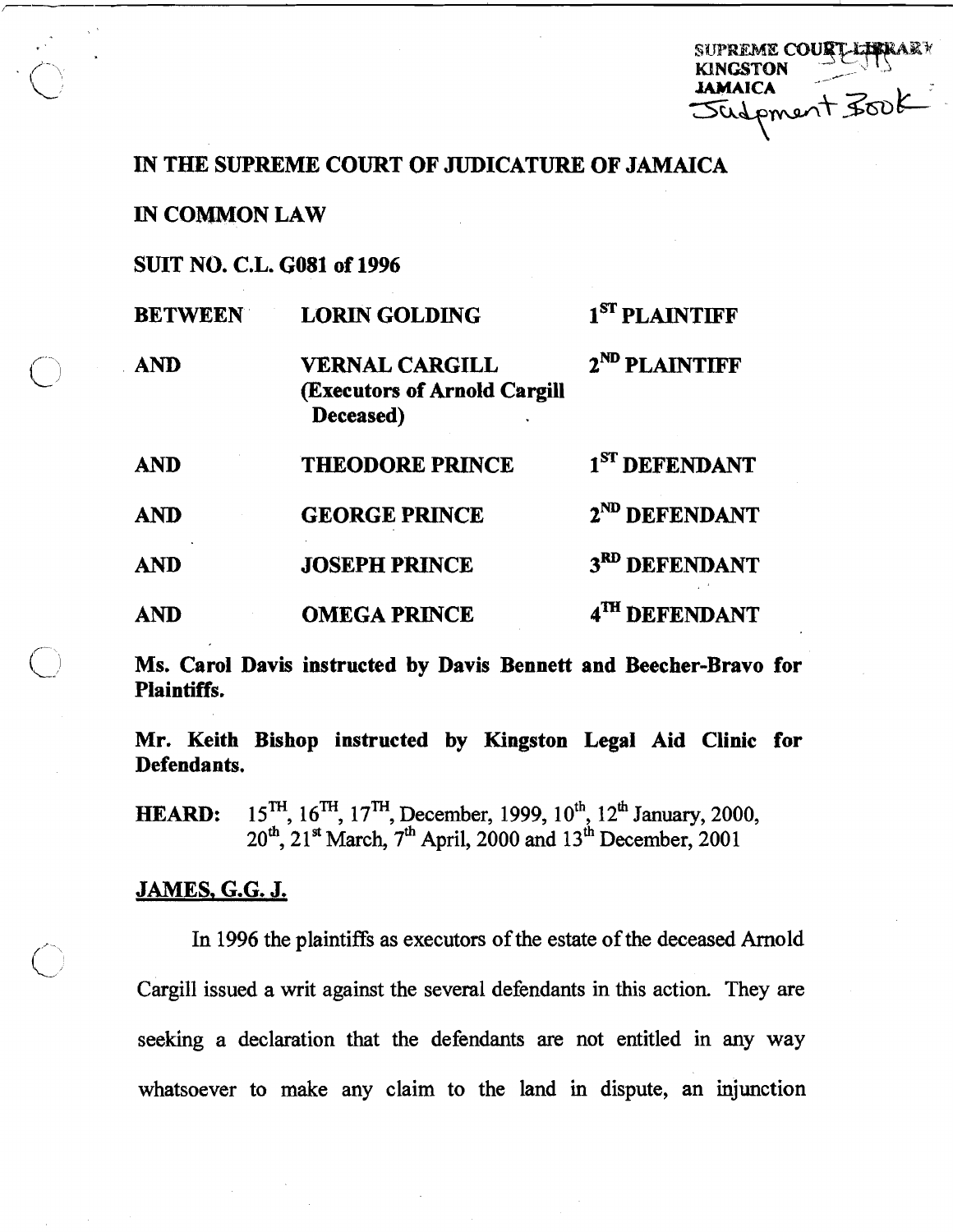restraining the defendants, their servants or agents from entering on to the plaintiffs' land and causing surveys of same or part or parts of same to be done. They also seek an order restraining the defendants, their servants or agents fiom in any way whatsoever interfering with the plaintiffs' removal of survey pegs wrongfully inserted on their said land.

The Court heard testimony fiom the plaintiff Lorin Golding and Clunis Gayle as well as the defendants George and Joseph Prince. What the Court has been left with is a virtual jigsaw puzzle with some missing pieces. The Court is therefore asked to see the full picture fiom these pieces of the puzzle it has been given.

The main issue to be decided is to whom does the piece of disputed land belong. If it belongs to the plaintiffs then the court is obliged to grant the reliefs prayed. If it is found that the land does in fact belong to the defendants 'the Prince', then they would be entitled to the relief prayed for in their counterclaim.

## The Evidence

The evidence of Lorin Golding is that his uncle Arnold Cargill inherited the land in dispute from his mother who had survived his father. The land, formerly 'Prince land', had been transferred to Uriah Cargill sometime afier **1904.** The witness then referred to Exhibit 2 which is a

 $\overline{2}$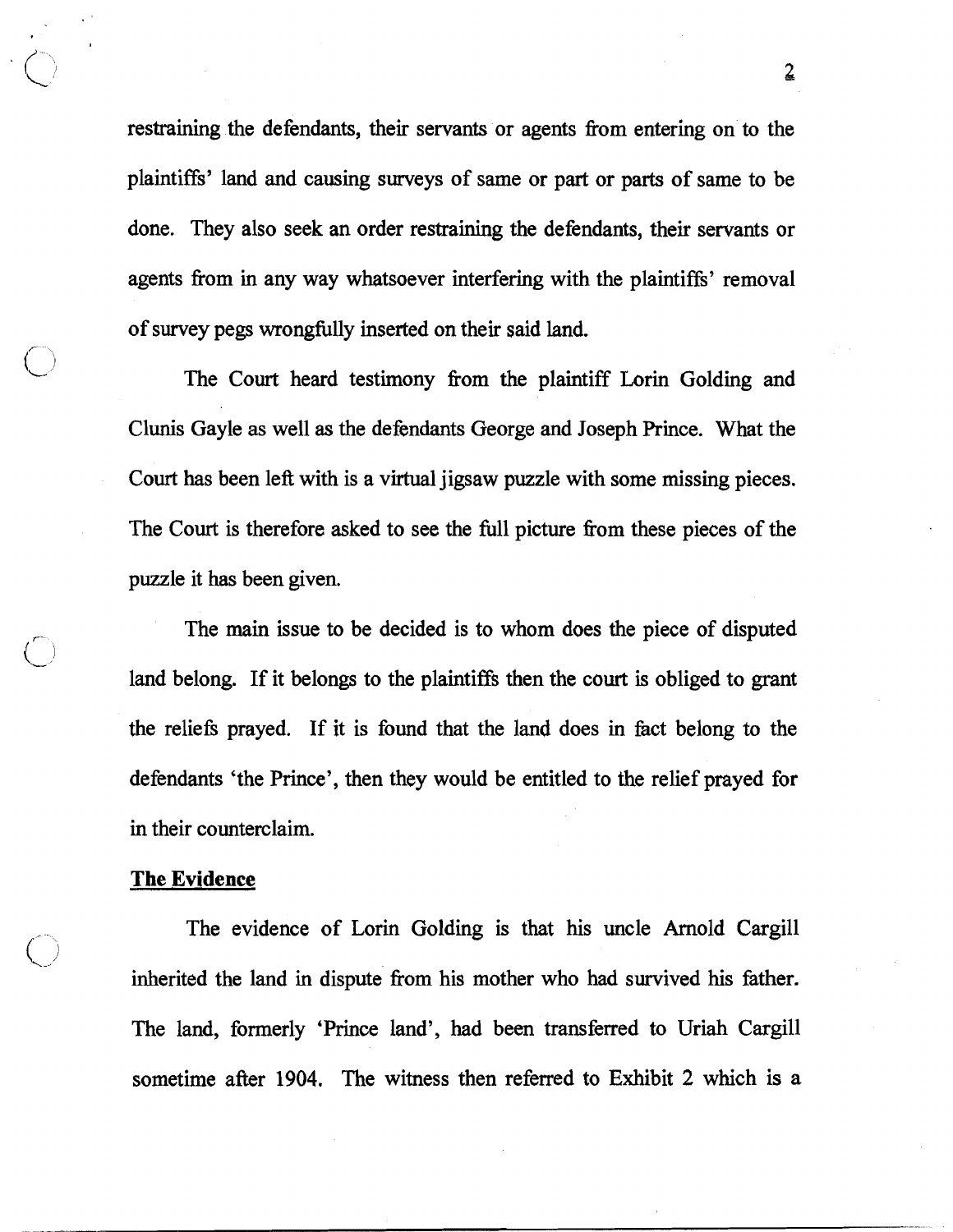diagram showing three sections of land. The top piece is coloured in green. The witness identified the two areas to the top and bottom (that is, the areas shaded green) as Prince land. He identified the orange piece as that of his uncle as well as being the disputed portion. He said his uncle Arnold Cargill lived on that portion of the land up to the time of his death in 1986.

He also said under cross-examination that his uncle sold the land to Franklin Williams in 1985 but did not sell the portion of land on which he, Arnold Cargill, had a house. The witness identified land to the west of the top piece (green in Exhibit 2) as land owned by Polson. To the north of the disputed land (the orange area) is land occupied by Theodore Prince. To the northeast of the orange area is land occupied by Miriam Haye (presently occupied by Andrew Prince). To the east of the disputed land lies the land of the McGowans (occupied by Ruby Joseph). To the south of the disputed land is the land of Cyril Prince (occupied by Gayle).

The witness denied that up to the time of his death in 1956 Josiah Prince (father of the first defendant) was owner of the land in question. The witness stated that there were no graves on the orange section for Altamont, Alberta, Rachel or Josiah Prince.

The next witness called was Clunis Gayle. Exhibit two was shown to him and the witness identified Wireless Station Road as being at the top of

 $\overline{2}$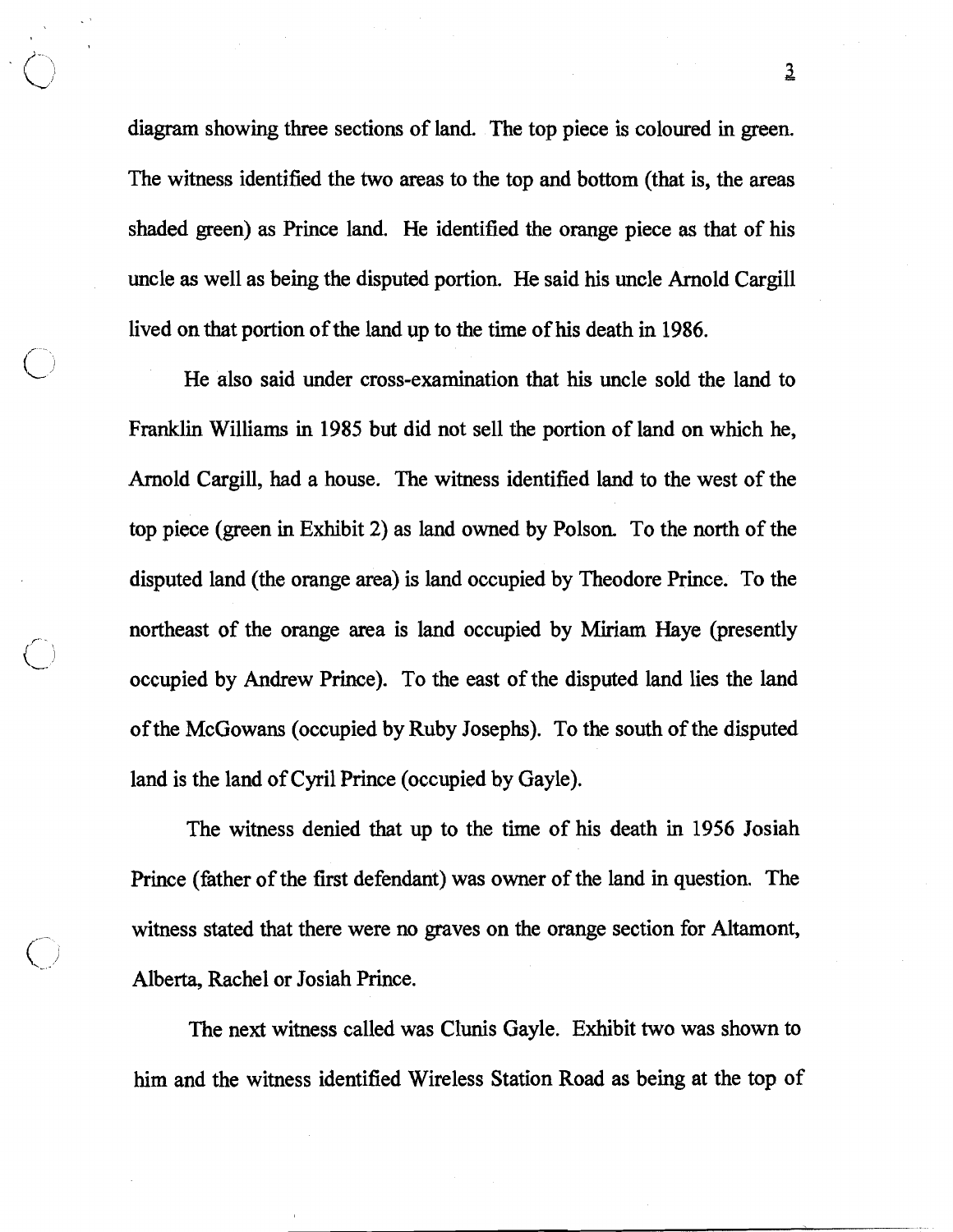the diagram (shaded yellow). The land at the top of the diagram is divided by Reservoir Road (also shaded in yellow). The land at northwest (top left) belongs to Theodore Prince. The northeast piece (top right) belongs to Ervin Haye, while the bottom piece (that is, of the top section of the diagram) belongs to Arnold Cargill. During cross-examination Mr. Gayle identified the total area of the land in Exhibit 2 to be approximately three and a half (3.5) acres. He estimated the orange piece to be about half of an acre. The witness also identified graves for various members of the Prince family on the top.and bottom sections of the diagram (that is, the green areas) but none on the disputed (that is, the orange) area.

The witness could not say how Arnold Cargill acquired the land but said that Theodore, Joseph and Oliver Prince have not been in possession of the land since 1956. In re-examination the witness identified land to the left of the disputed area as land belonging to the Polsons.

The first witness for the defence was George Prince, son of Theodore Prince. He stated that there was no registered title for "the land". He identified the original owner as Frederick Prince and that Josiah, Altamont and Caleb Prince "control the entire piece of land". He identified seven houses on this land as well as a church and two shops. He also confirmed the presence of several tombs on "the land". He stated that part of the land

= **4**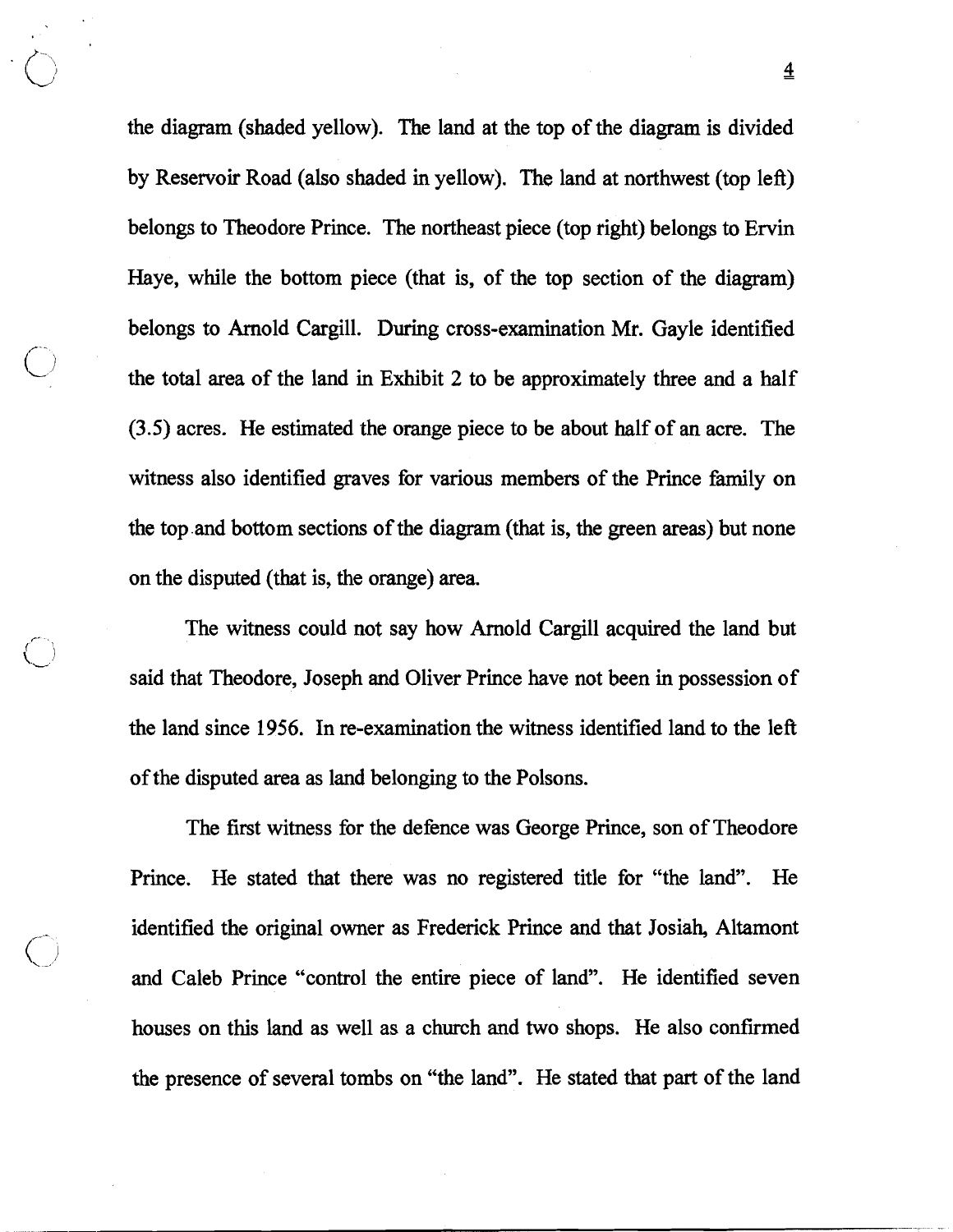was surveyed and his fither asked for the survey. No date was given. To his knowledge there were no other survey pegs. Taxes for the "whole area" was paid by Theodore Prince. He also stated that Arnold Cargill was his grand uncle and that he never owned any of the particular area that the Court was dealing with. He lived on a part of the land in question but did not own any house on that piece of land. Arnold Cargill did not live in any one of the seven houses. He said in examination-in-chief that the house in which Cargill lived was a Prince house and that another house was being built by Clunis Gayle nearby. He said the land was just one piece of land divided by a road and everywhere is occupied.

He identified Franklin Williams **as** a person who "tried to claim ownership" of a part of the land. He said graves were scattered around "the land". He identified Exhibit 2 as representing all the land that he calls family land. He identified the diagram shown in Exhibit 3 as fitting the shape of the entire land. He identified the area referred to in Exhibit 6 as being 2 roods and 6 perches and said that Stony Hill Pen is in the region of Wireless Station Road. He was not aware of any survey notices being served upon him or on any other member of his family.

After Arnold Cargill died no other person occupied his house. Under cross examination, the witness said the middle piece (orange) was not the

**5.**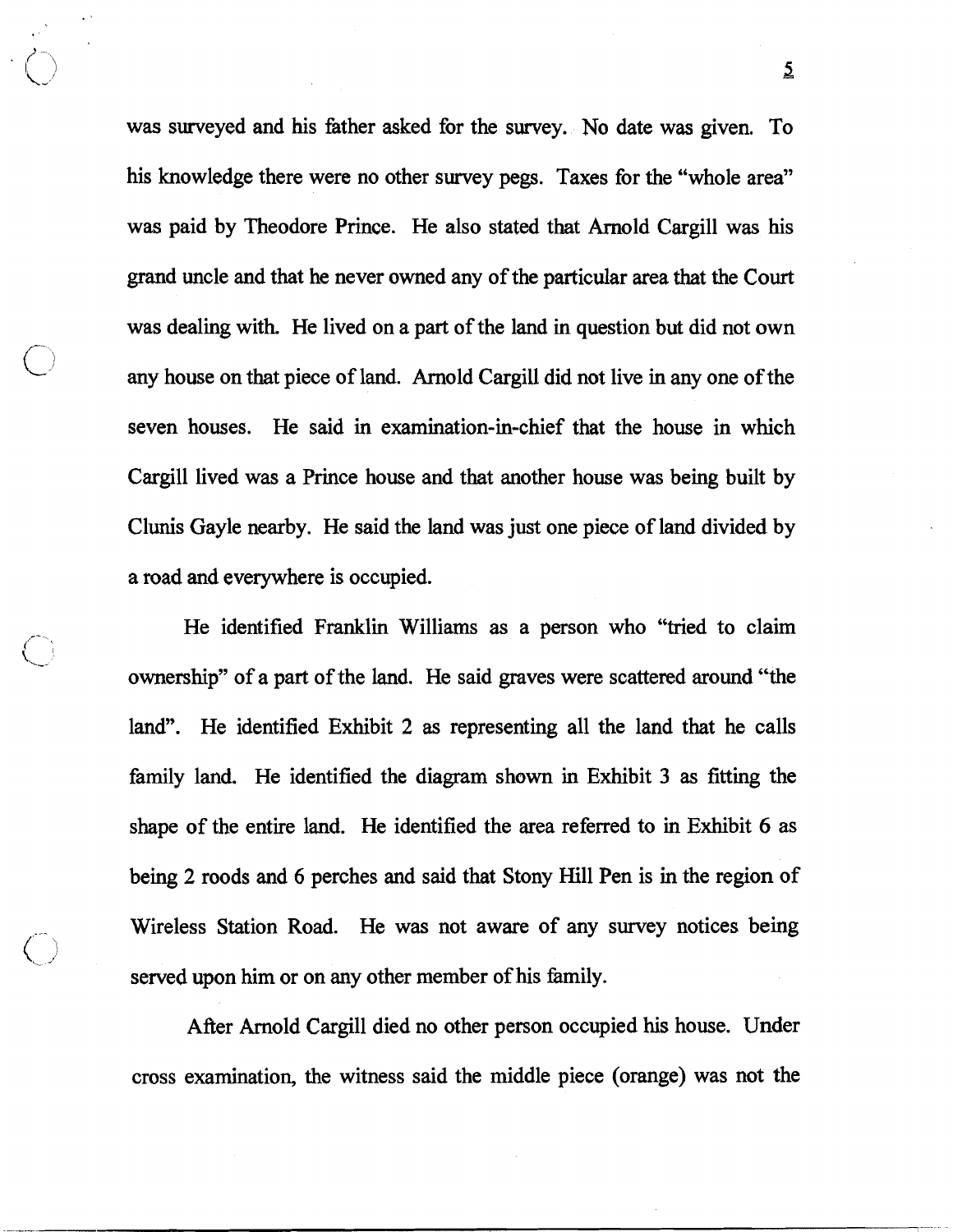section on which Arnold Cargill lived. Arnold Cargill lived on part of the land (northeast section of the middle part). He put him **as** living there since 1950 until his death in 1986. He too could not say how Arnold Cargill came to be living there.

He put Cyril Prince as "occupying" the areas in green and further stated that it was not a "question of ownership but of occupancy". He denied that the land was sold to Uriah Cargill. He denied that a survey was done by Arnold Cargill **as** owner of the land shown in Exhibit 4 and denied that Exhibit 4 was the same piece of land as the middle section in Exhibit 2. Under re-examination the witness again reaffirmed that the family houses were in the green area.

The final witness for the defence was the third defendant Joseph Prince. The witness when shown Exhibit 2 put Arnold Cargill as living on one side of the road that runs through the land. In front of Cargill's house, mixed crops were cultivated and the witness alleged that these crops were planted by the "owners". The witness lives on the green area (northwest in the diagram). He also, stated that there were seven houses on the Prince land.

Cargill planted crops on another piece of land (not the land in dispute) and the witness stated that during the time he was reaping in front of where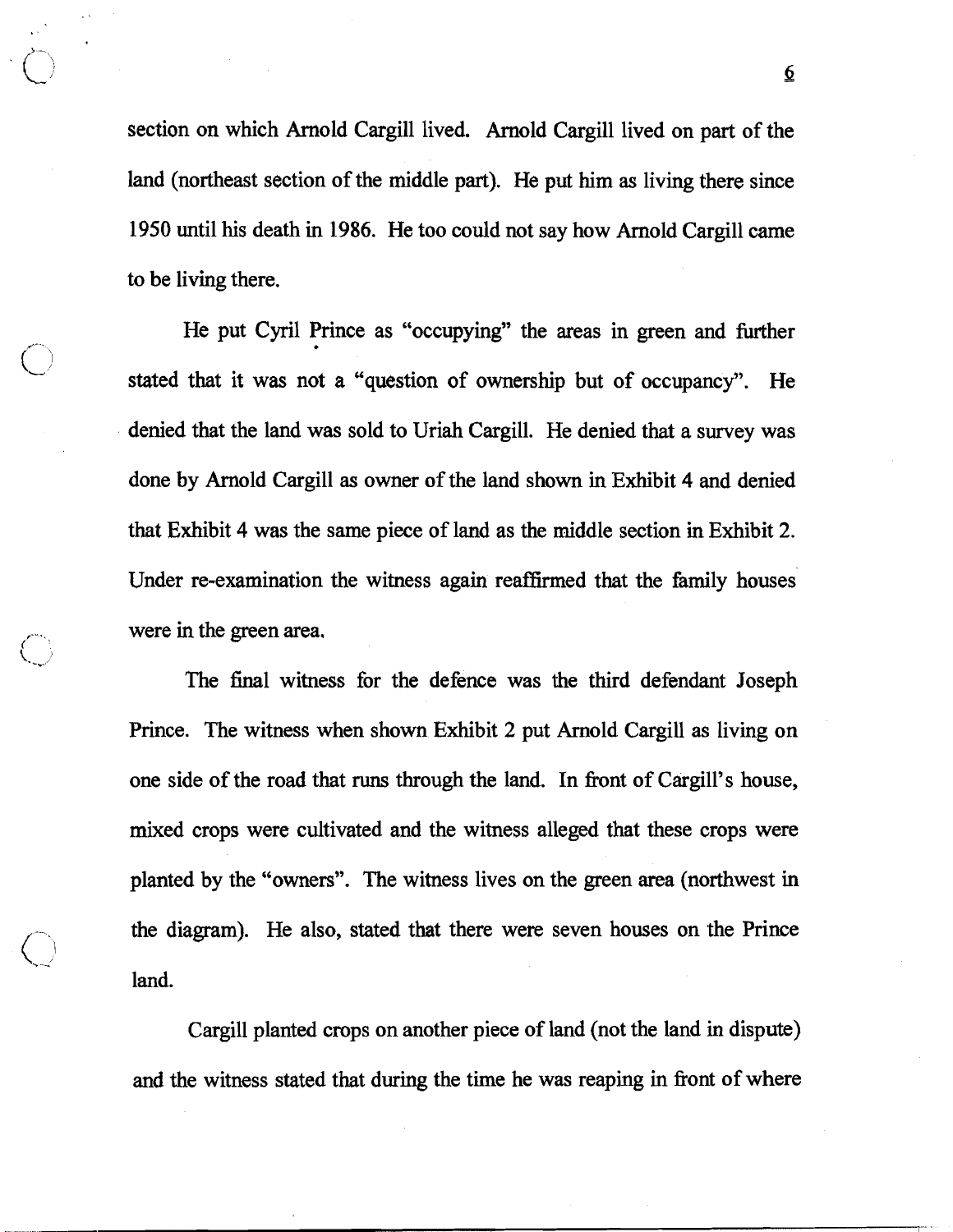Arnold Cargill lived, he did not need permission to reap the crops. Under cross-examination the witness placed Cargill as living on the land but had no knowledge of the house being Cargill's. He could not say whose house it was. He again restated that "all the land" is Prince land. He denied that Exhibit 3 was the same as the brown (orange/pink) section of Exhibit 2 and that Arnold Cargill owned the piece of land represented in Exhibits 3 and 4.

The Court is dealing with unregistered land. In the absence of a title held by either the plaintiffs or the defendants, the Court is forced to look at the evidence that has been presented in order to come to a determination as to who is the owner of the disputed land.

A preliminary issue concerns the actual size and location of the land which the plaintiffs claim belongs to them. A number of documents have been admitted in evidence as exhibits. In particular, the Court refers to Exhibit 2, 3 and 4. Exhibit 3 is the earliest in time and bears the date July 20, 1904. The document is the result of a survey of a piece of land measuring 2 roods and 6 perches located at Stony Hill Pen in Saint Andrew and in the district of Saint Christopher. This document also evinces the intention of one Amelia Prince to convey the said land to one Uriah Cargill. The survey was done at the instanced of Uriah Cargill.

 $\mathbf{Z}$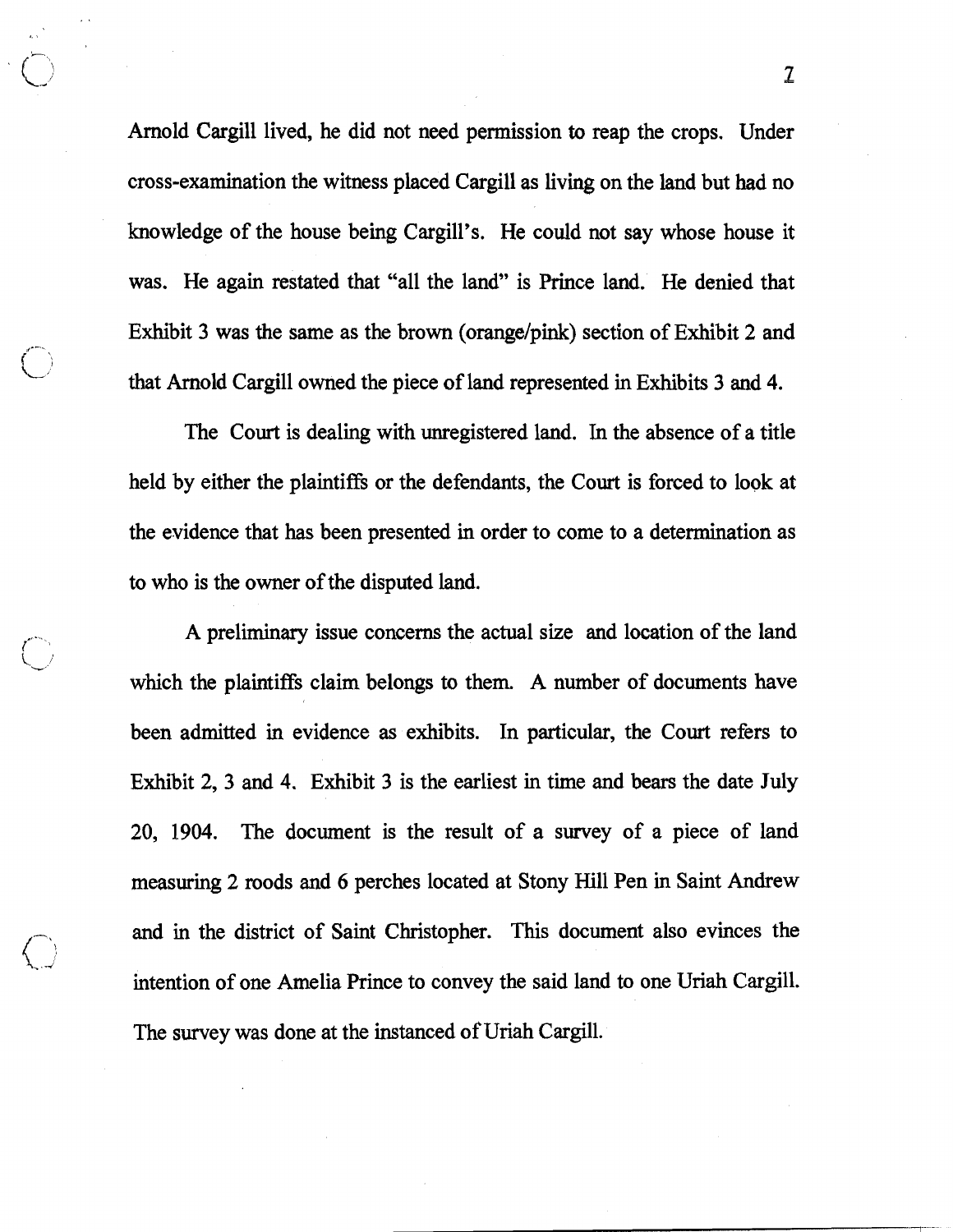Exhibit 4 is a diagram representing land measuring 3 roods and 0.43 perches and **known** by the name of Kingswood in the Parish of Saint Andrew. The document is dated February 21, **1953** and the land was surveyed at the request of Arnold Cargill. The diagram has the same shape as that in Exhibit **3.** 

The land represented in Exhibit **3** is bound to the east, by A. James, west by Alonzo McGowan, north by Amelia Prince and south by Alex Prince. In Exhibit 4, the land is bound to the east by John Polson and northwest by Miriam Haye.

The land represented in Exhibit **3** is bound to the east, by A. James, west by Alonzo McGowan, north by Amelia Prince and south by Alex Prince. In Exhibit 4, the land is bound to the east by John Polson and northwest by Miriam Haye.

Exhibit 2 is dated March 23, **1978.** The title of the document is "Position of land occupied by Cyril Prince and Arnold Cargill at Kingswood District, Saint Andrew". The land is bound to the southeast by Alonzo McGowan and to the northwest by Polson. The diagram is divided into three major sections. The top section is shaded in green, the middle section in orange (pink) and the bottom section in green. There is also a Parochial Road, at the top of the diagram that **has** been identified as Wireless Station

**S**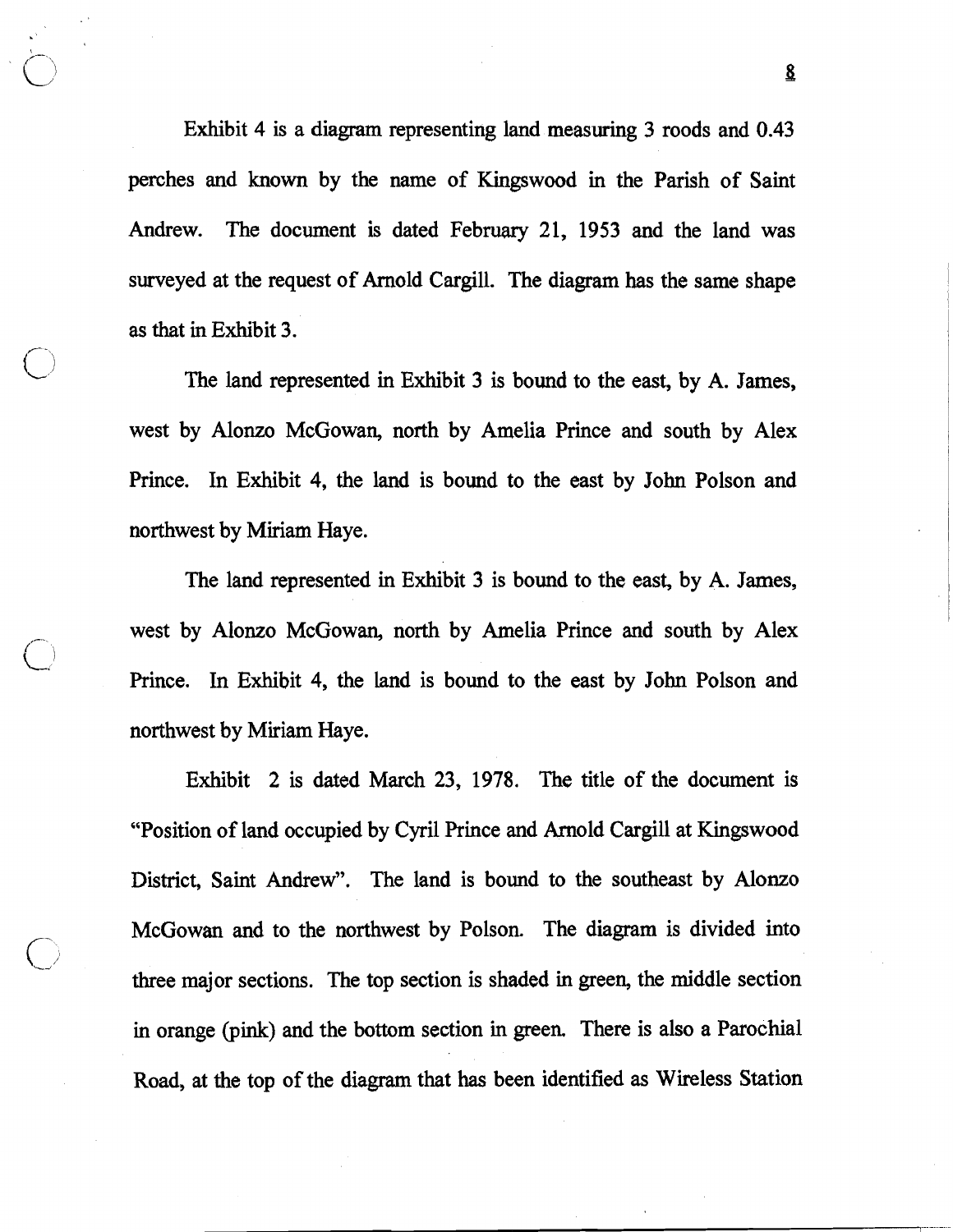Road. Exhibit 6 is a document entitled 'Particulars of Taxes Account' for premises at Stony Hill Pen.

In written submissions, Counsel for the defendants, Mr, K. Bishop stated that there was some uncertainty as to whether Stony Hill Pen, Wireless Station Road and St. Christopher district are the same place. It is the opinion of this Court that the disputed land is located in the parish of Saint Andrew and that the references to Kingswood in Exhibits 2 and 4 as well as Stony Hill Pen in Exhibit 3 are references to the same district. This is supported by the fact that in Exhibit 4, the.words "Stony Hill P.O." appear after the names of the persons on the surrounding land and in Exhibit 2 the address of both Polson and Aston McGowan are given as:

Kingswood District

Wireless Station Road

Stony Hill P.O.

Another issue is whether the piece of land represented by the diagrams in Exhibits 3 and 4 **are** the same piece of land as that represented by the WHOLE diagram in Exhibit 2. Based on the evidence, this Court can only conclude that the orange (pink) section in Exhibit 2 is the same piece of land shown in Exhibits 3 and 4.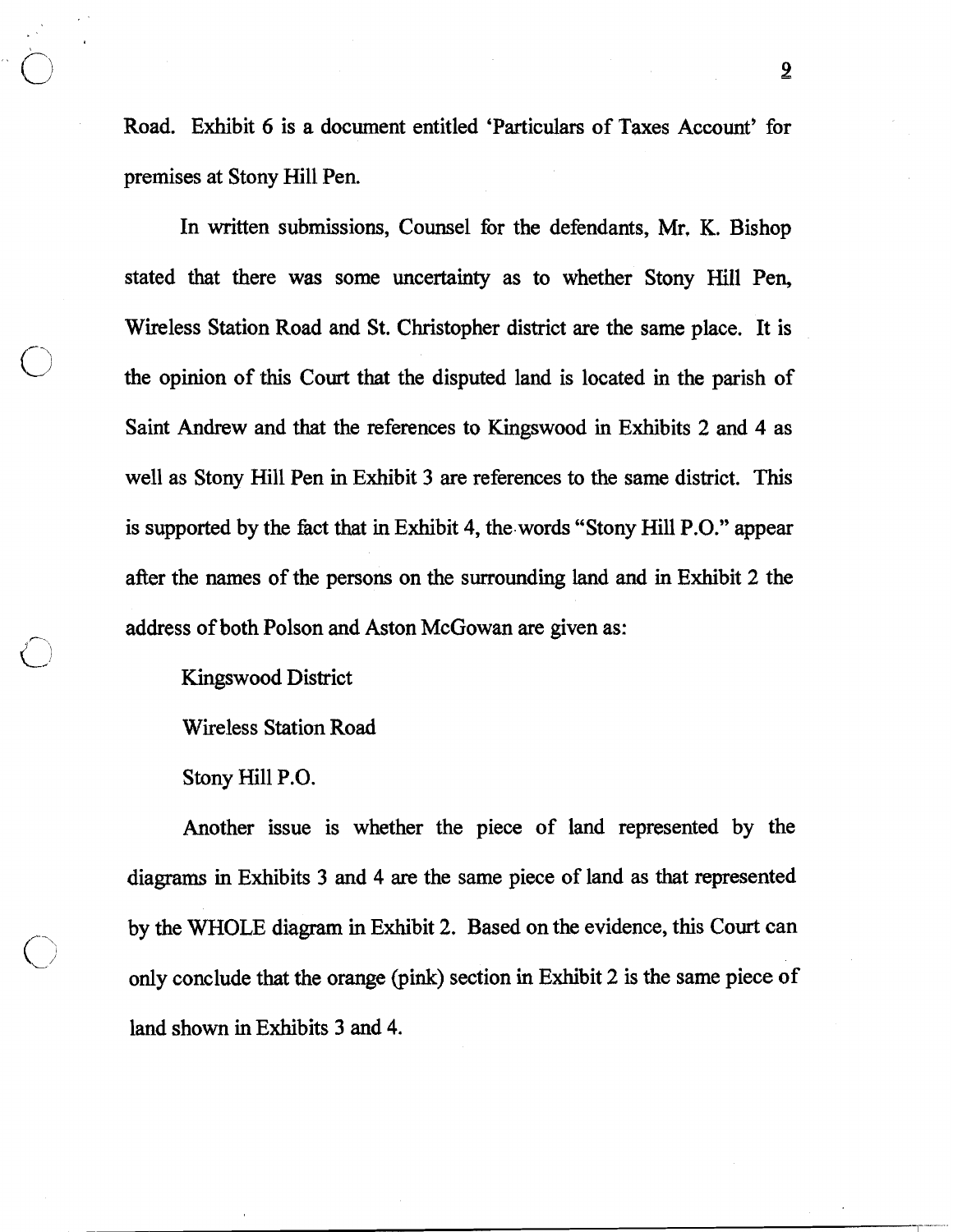In both Exhibits **3** and 4 the land is bound to the north and south by Princes. This is in keeping with the position of the orange (pink) section in Exhibit **2** which is shown as being bound to the north and south by land occupied by Cyril Prince. Further, in all three diagrams McGowans are shown to be occupiers of land to the east of the disputed land. In Exhibit **3,**  the earliest **in** time, land to the west is shown to be occupied by A. James. In Exhibits 4 and 2, land to the east is shown to be occupied by the Polsons. This consistency tends to establish the position of the disputed land as being the orange (pink) section in Exhibit 2 as well as the portion of land represented in Exhibits **3** and 4.

The Court was also urged not to rely on Exhibit **6.** This exhibit purports to be proof that the plaintiff paid taxes for the disputed land for the years **1994** to **1996.** The only date on this document (March **12, 1996)**  appears in the stamp located at the bottom of the document. It has no signature but purports to be issued from the office of the Collector of Taxes for the parish of Saint Andrew. In this document taxes were paid with respect to two roods and six perches of land located at Stony Hill. Exhibit **3**  also refers to two roods and six perches of land. The fact that the document is unsigned affects the weight to be attached to it when the Court comes to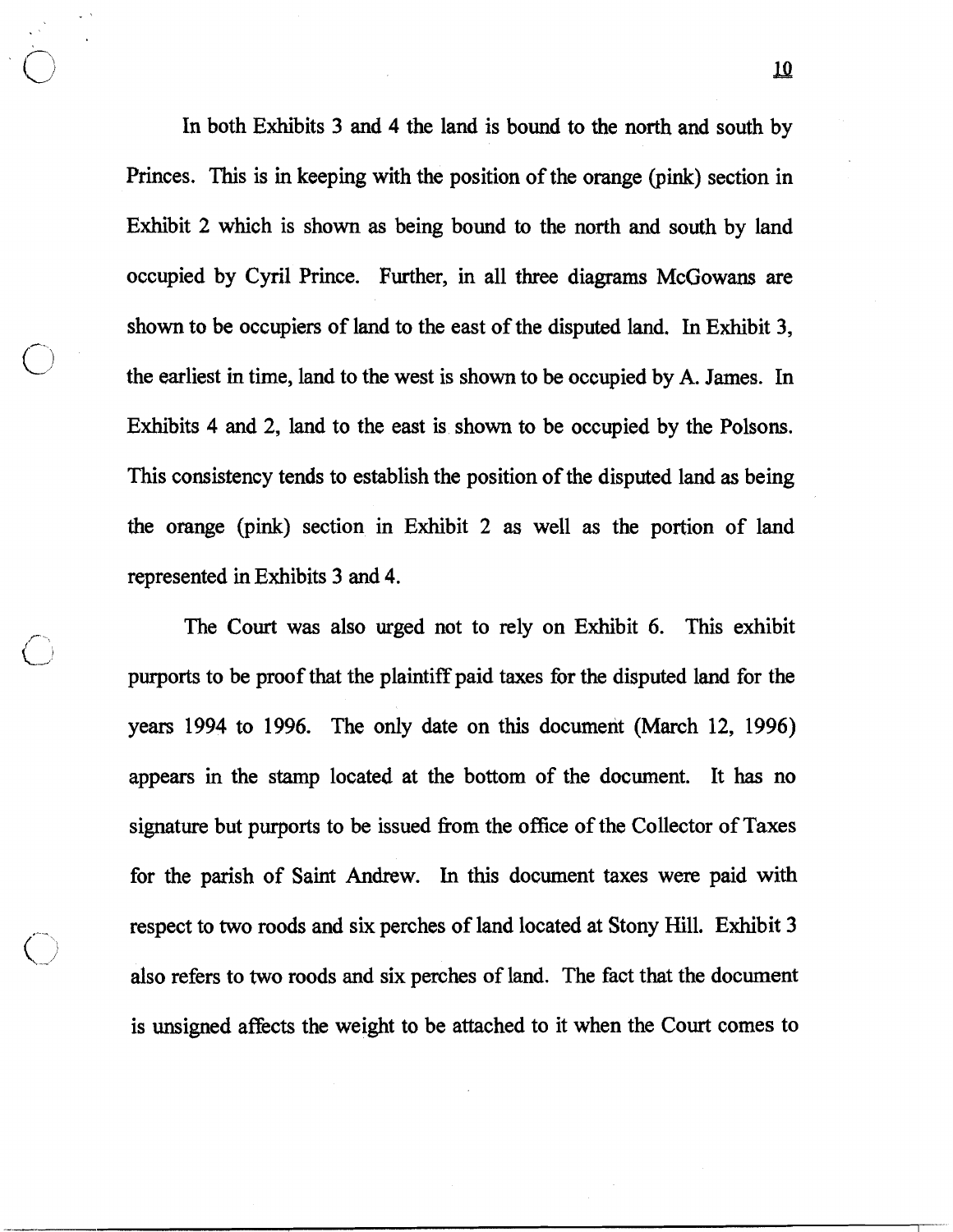consider the issue before it. However, this Court cannot agree with the submission of Counsel for the defendants that it should be disregarded.

The witness Joseph Prince gave evidence that the owners planted mixed crops on the land in fiont of Arnold Cargill's house and that the Prince family reaped these crops. Further, he stated that he did not need permission fiom anyone to do so. The fact that the defendants reaped crops planted by them in front of Arnold Cargill's house is insufficient to prove that this was done by them as owners of the disputed land. The fact is that Arnold Cargill was also related to the Princess and the absence of express permission being granted to plant these crops could be referable to the family relationship. Further, the crops (breadfruit, bananas, naseberry) planted are of a sort that need little tending once the trees have reached **maturity.** In the absence of evidence **as** to the number of such trees, it is impossible to say that Arnold Cargill allowed the defendants to reap the crops in front of his house without interruption because he was not the owner of the land on which the crops were planted.

The defendant George Prince identified seven houses on the land he called family land. These houses were owned or occupied by members of the Prince family. He said specifically that the houses were located in the green **area.** He agreed that Arnold Cargill lived on a part of the land in

 $\overline{\mathfrak{u}}$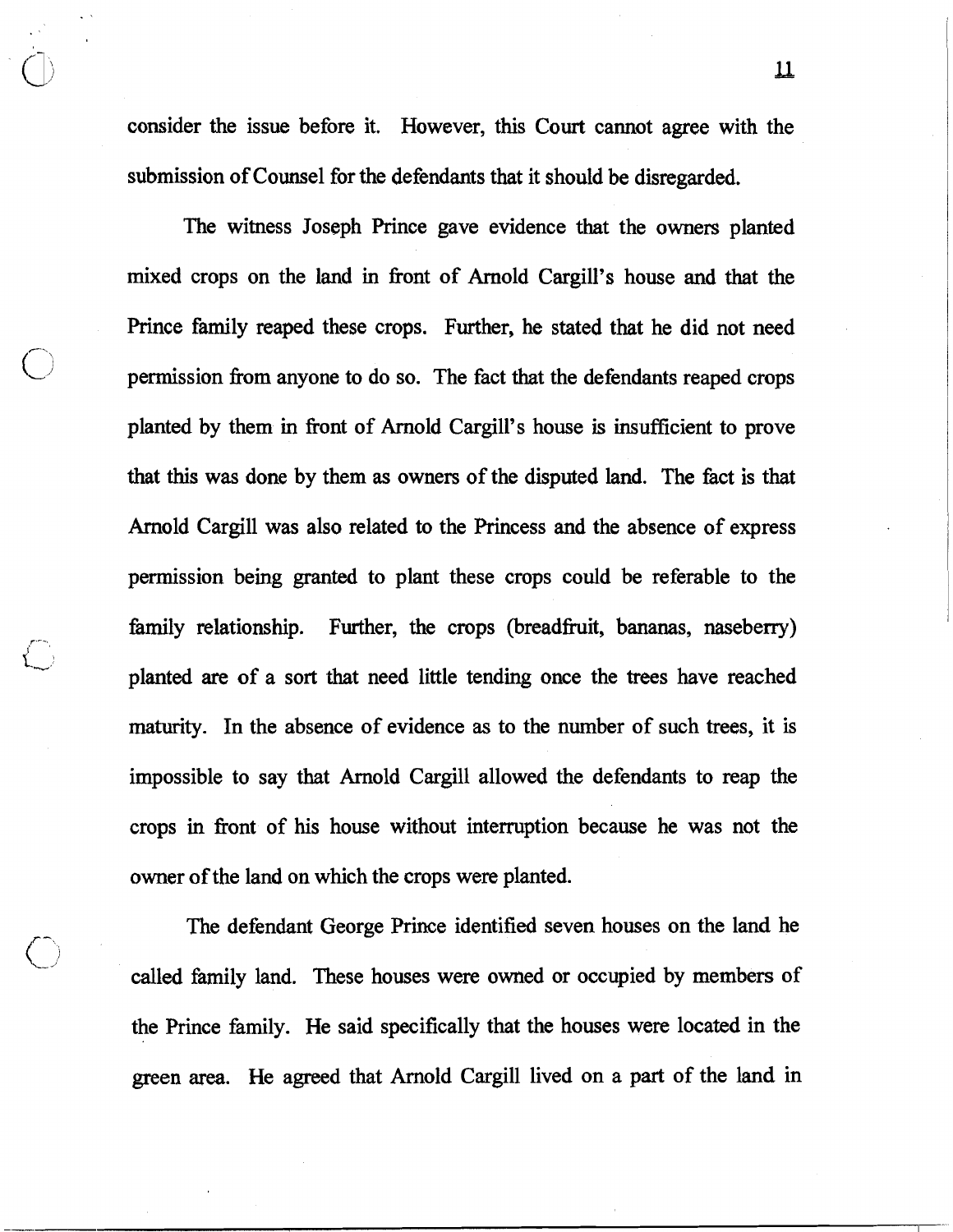question but not one of the seven houses he had mentioned earlier as belonging to members of the Prince family. He said in examination-in-chief that the house in which Cargill lived was a Prince house and that another house was being built by Clunis Gayle nearby. Joseph Prince also confirmed that there were seven houses on the "Prince land". However, he would not say whether all seven houses were located on the areas shaded green. Further, he could not say in whose house Arnold Cargill lived, or whether Arnold Cargill owned it.

**I'C** -" '

f' **i.\** J

Based on the evidence it appears that, on a balance of probabilities Cargill's house was not one of the seven houses that the witnesses described as Prince family houses. Further, it seems that Mr. Cargill's house was the only house located in the orange (pink) section of Exhibit 2.

The plaintiff, Lorin Golding, told the Court that there were no graves on the orange section for certain members of the Prince family. These graves were put by the plaintiffs witness Clunis Gayle in the green sections at the top and bottom of the diagram in Exhibit 2. This is in keeping with the plaintiffs' contention that the disputed land was indeed conveyed to Uriah Cargill some time after 1904. The witness George Prince, while stating that there were tombs scattered all around "the land" did not

 $\frac{12}{2}$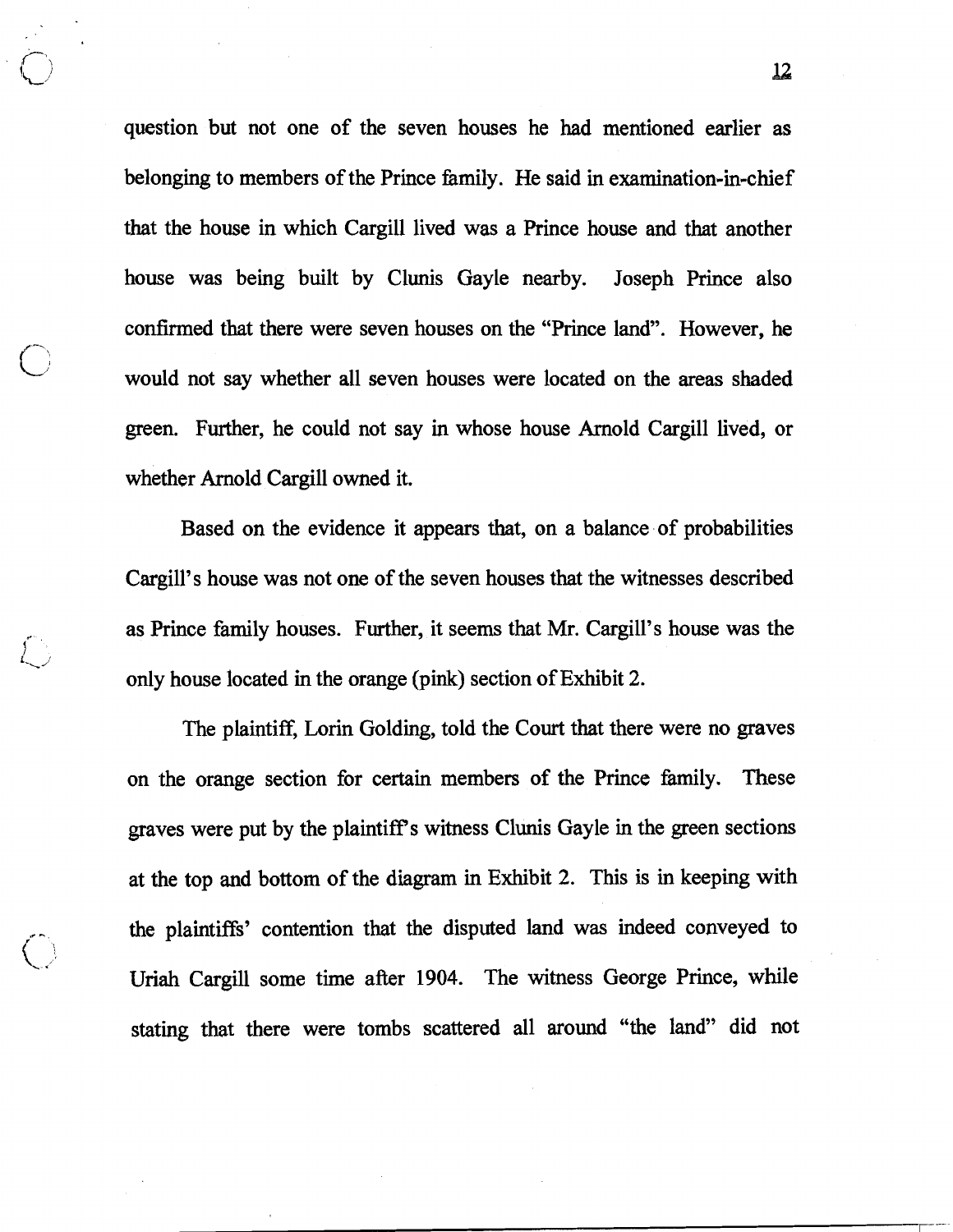expressly refute Lorin Golding's contention that there were no graves or tombs on the orange section of the land.

Then there is also the fact that although George Prince in his evidence stated that Theodore Prince paid the taxes for the entire area and that he contributed to those payments, no evidence of these payments was received in Court. It would seem that in the absence of any other sufficient proof in writing to prove their ownership of the disputed land, the defendants would have wanted to bring these tax receipts to Court to support their case.

Another issue is whether the land was actually conveyed to Uriah Cargill after July 20, 1904. The argument of the defendants is that since the intention of Amelia Prince was put in writing, any subsequent sale agreement would also be in writing. The lack of such written evidence coupled with the fact that there is no evidence to suggest that **any**  consideration passed, would suggest, it is said by the defendants that the land was not in fact conveyed to Uriah Cargill. However, the evidence is that Arnold Cargill, the son of Uriah Cargill lived on the land until the time of his death in 1986. Exhibits 3 and 4 refer to land of roughly the same size, 2 roods and 6 perches and 2 roods and 0.43 perches, respectively. It is to be remembered that what the Court is dealing with is 'common law' land. The defendants themselves, even if the Court concludes that the plaintiffs are the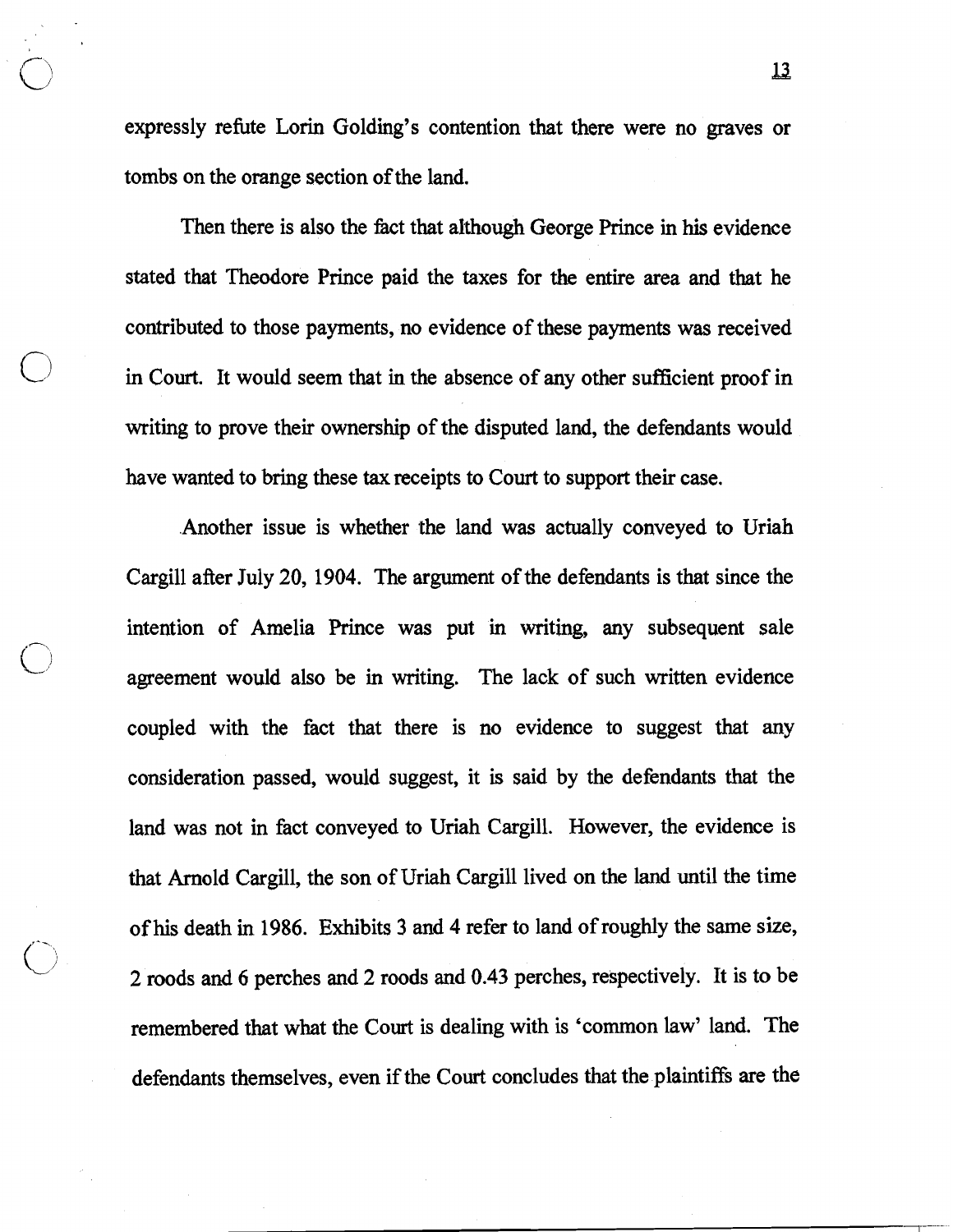owners of the land to which they lay claim, have not produced any written proof that they own the land in the green areas. Neither can it be said which Prince owns what portion of that land. The point, therefore, is that the absence of evidence in writing that the land was conveyed to Uriah Cargil after 1904 is not conclusive of its not having been so conveyed.

The probated will of Arnold Cargill appears in Exhibit 1. In paragraph 5 (b), the deceased devised to Lorin Golding the land upon which he resided "containing by estimation two roods and butting and bounding north by Irvin Haye, east by Ruby McGowan, south by Jean Gayle and west by the Water Commission road". What we have, therefore, is a situation where Exhibits 1, 3, 4 and 6 refer to land measuring roughly 2 roods. Under cross-examination Clunis Gayle estimated the total area of land shown in Exhibit 2 to be three and a half (3.5) acres, and the orange section to be about half (0.5) of an acre. George Prince, on the other hand, estimated the total area of land to be five and a half (5.5) to six acres.

The Court takes judicial notice of the fact that four (4) roods make one (1) acre. Two (2) roods would, therefore, be equivalent to half (0.5) of an acre. This would be in keeping with Clunis Gayle's testimony that the orange section, (the section identified by the plaintiffs as the disputed land), measured half (0.5) an acre. The defendants claim that Exhibits 3 and 4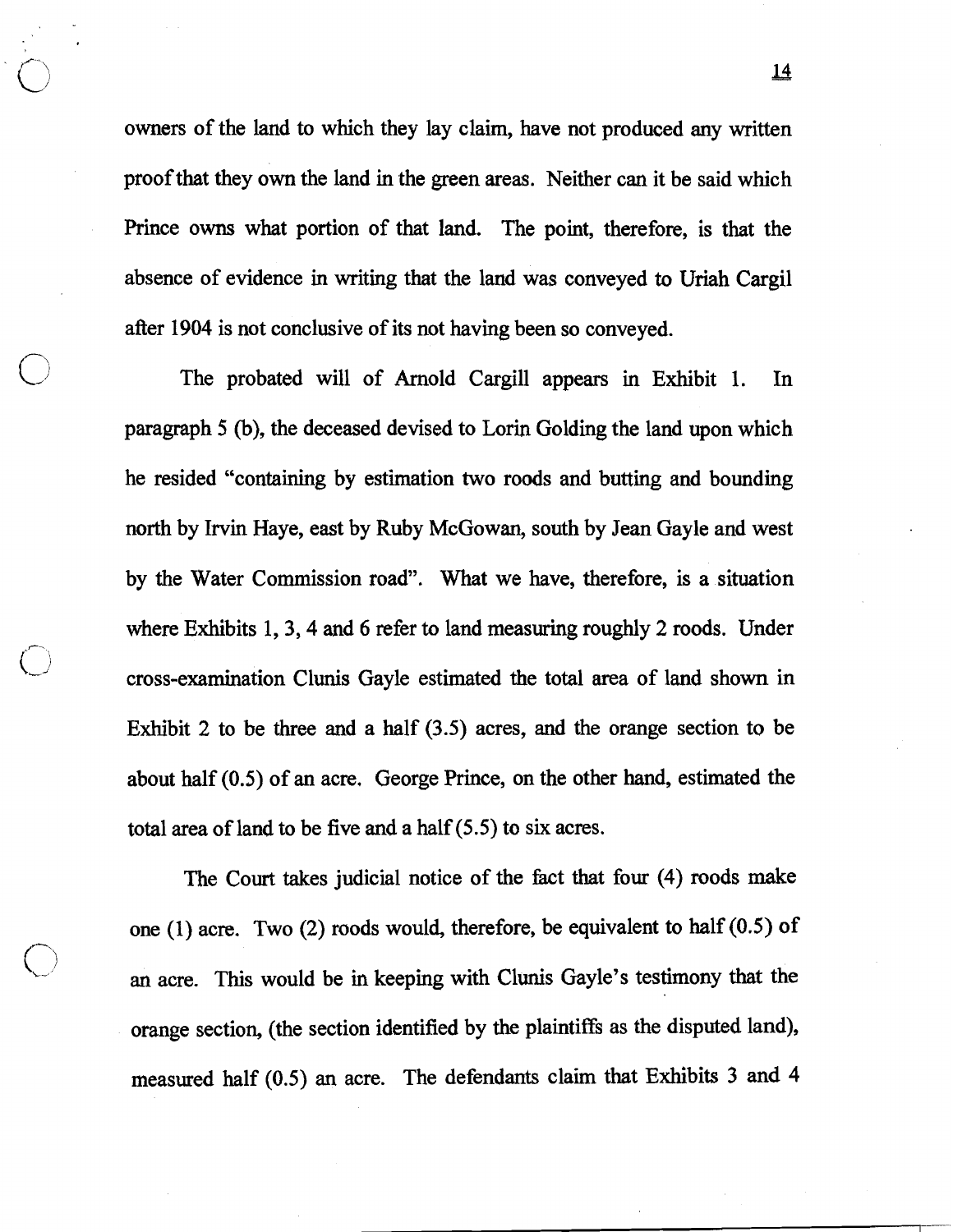represent the entire piece of land that belongs to the Prince family. It is the opinion of this Court that this cannot be the case. Neither Mr. Cargill nor the plaintiffs have ever claimed to be entitled to more than 2 roods of land yet the defendants claim to own much more than this amount of land.

Further, given the position of the lands shown in Exhibits 2, 3 and 4, it is impossible for this court to conclude that the total area represented in Exhibit 2 is one and the same as those in Exhibits 3 and 4. It is more probable that the areas represented in Exhibits 3 and 4 are the same orange (pink) section in Exhibit 2 only.

The court must also mention in passing the fact that final judgment was entered against members of the Prince family, including the second and third defendants, in an action brought by Franklin Williams, a person with whom Amold Cargill contracted to sell land before he died. The plaintiff Lorin Golding identified the land sold to Mr. Williams as part of the land represented by the orange section in Exhibit 2. George Prince in his testimony identified Mr. Williams as someone who "tried to claim ownership of a part of the land". Paragraph 5 (a) of Amold Cargill's probated will also makes reference to a contract between himself and Franklin Williams to sell land to the latter.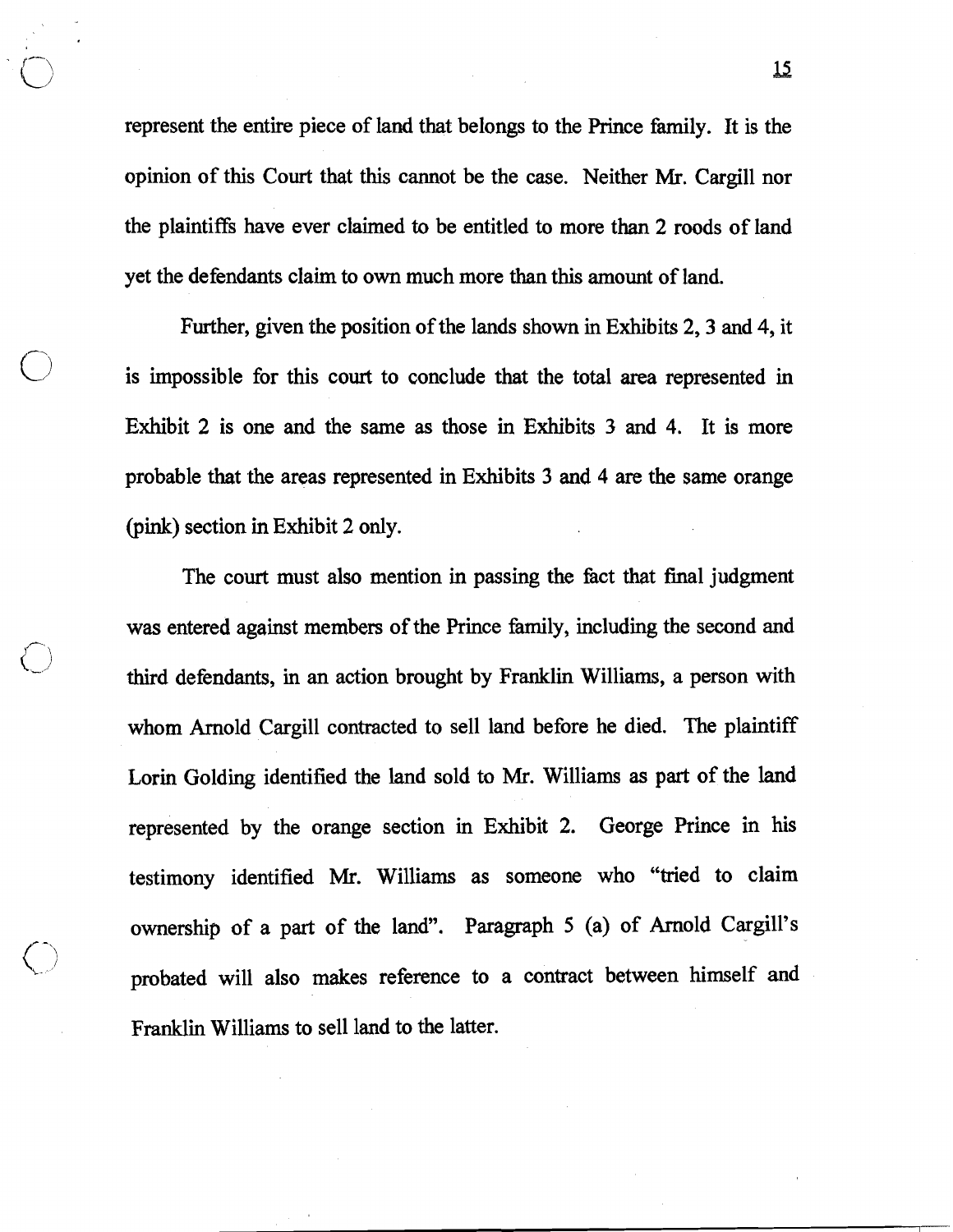This Court is not privy to the evidence adduced in the action brought by Mr. Williams. However, the judgment together with the evidence heard by this Court in the instant case, tends to support the plaintiffs' assertion that Arnold Cargill was the owner of the disputed land and therefore empowered to enter into contracts with other persons for its sale.

Based on the evidence presented before this Court, the conclusion is that the disputed land (being by estimation a little over 2 roods) belongs to the plaintiffs **as** executors of the estate of Arnold Cargill.

. This is not the end of the matter, however. The defendants claim to be entitled to possession of the land by virtue of sections 3 and 30 **of** the **Limitation of Actions Act.** Section 3 of the Act stipulates that all persons claiming a right to land must bring all actions or suits with respect to that land within twelve years of that right accruing. If it is found that the defendants have enjoyed twelve years undisturbed possession of the disputed land fiom the time of Arnold Cargill's death in 1986, then this court will be obliged to hold that they are entitled to possession of the land in dispute. Paragraph 3 of the plaintiffs' Statement of Claim alleges that the defendants, their servants or agents have trespassed on the plaintiffs' land since on or about 1991. The Writ of Summons in this matter was issued on April 30, 1996. This means that the defendants cannot successfully claim to have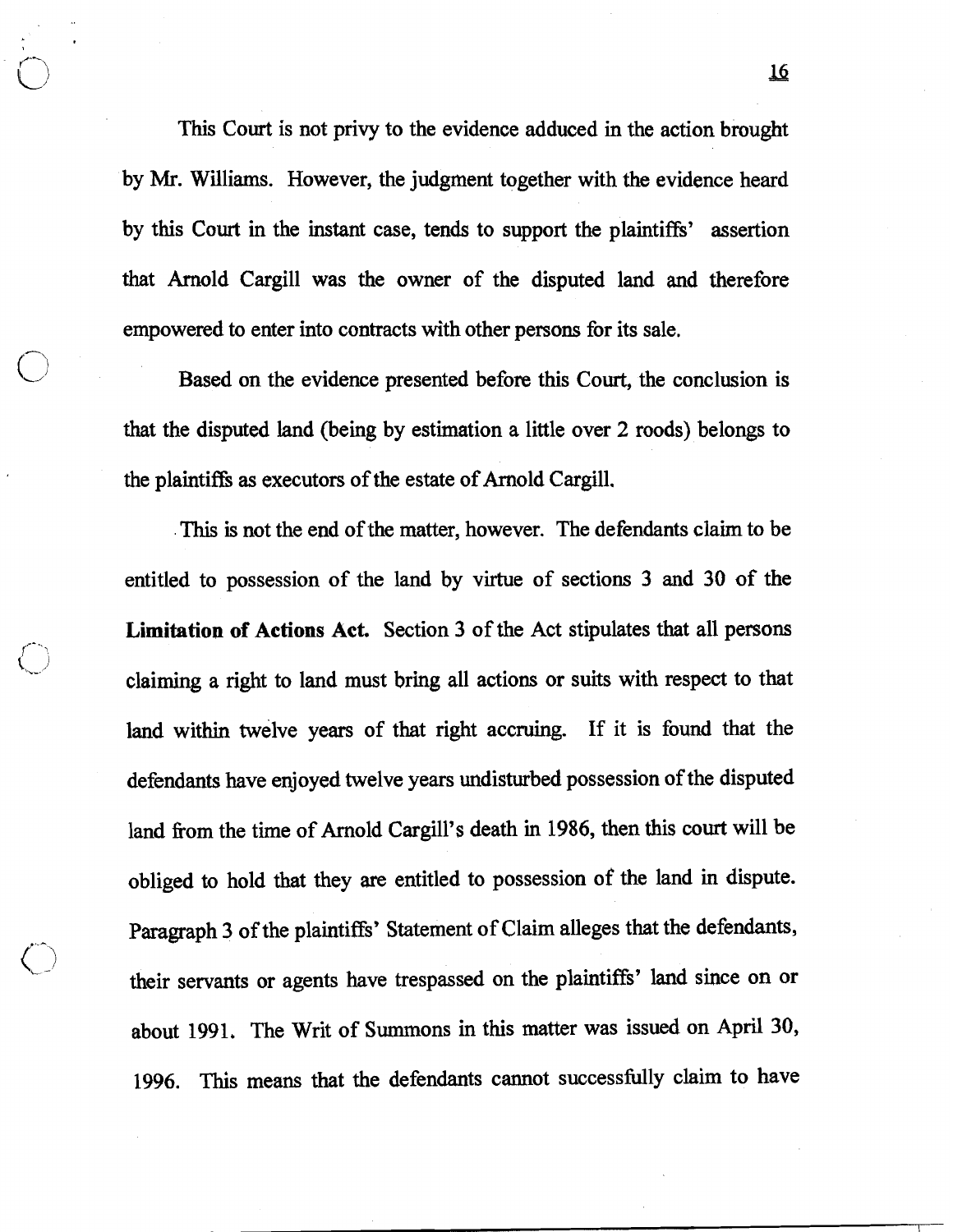enjoyed twelve years of undisturbed possession of the plaintiffs' land. Even if it is accepted that the defendants have been on the land since 1986, only ten  $(10)$  years had passed by 1996 when the Writ of Summons was issued.

The plaintiffs are therefore entitled to the reliefs claimed in their Statement of Claim.

Accordingly the Court gives Judgment for the plaintiffs on the Claim and Counterclaim together with -

- 1. A declaration that the plaintiffs as executors of the estate of Arnold Cargill are the owner of the said land;
- 2. A declaration that the defendants are not entitled to the said land;
- **3. An** injunction restraining the defendants from in any way whatsoever entering upon the plaintiffs' said land without the consent of the plaintiffs;
- **4. An** injunction restraining the defendants their servants or agents from entering on the plaintiffs' land and causing surveys of same or part or parts of same to be done;
- **5.** An order restraining the defendants, their servants or agents from in any way whatsoever interfering with the plaintiffs' removal of survey pegs wrongfully inserted on their said land.

**l2**